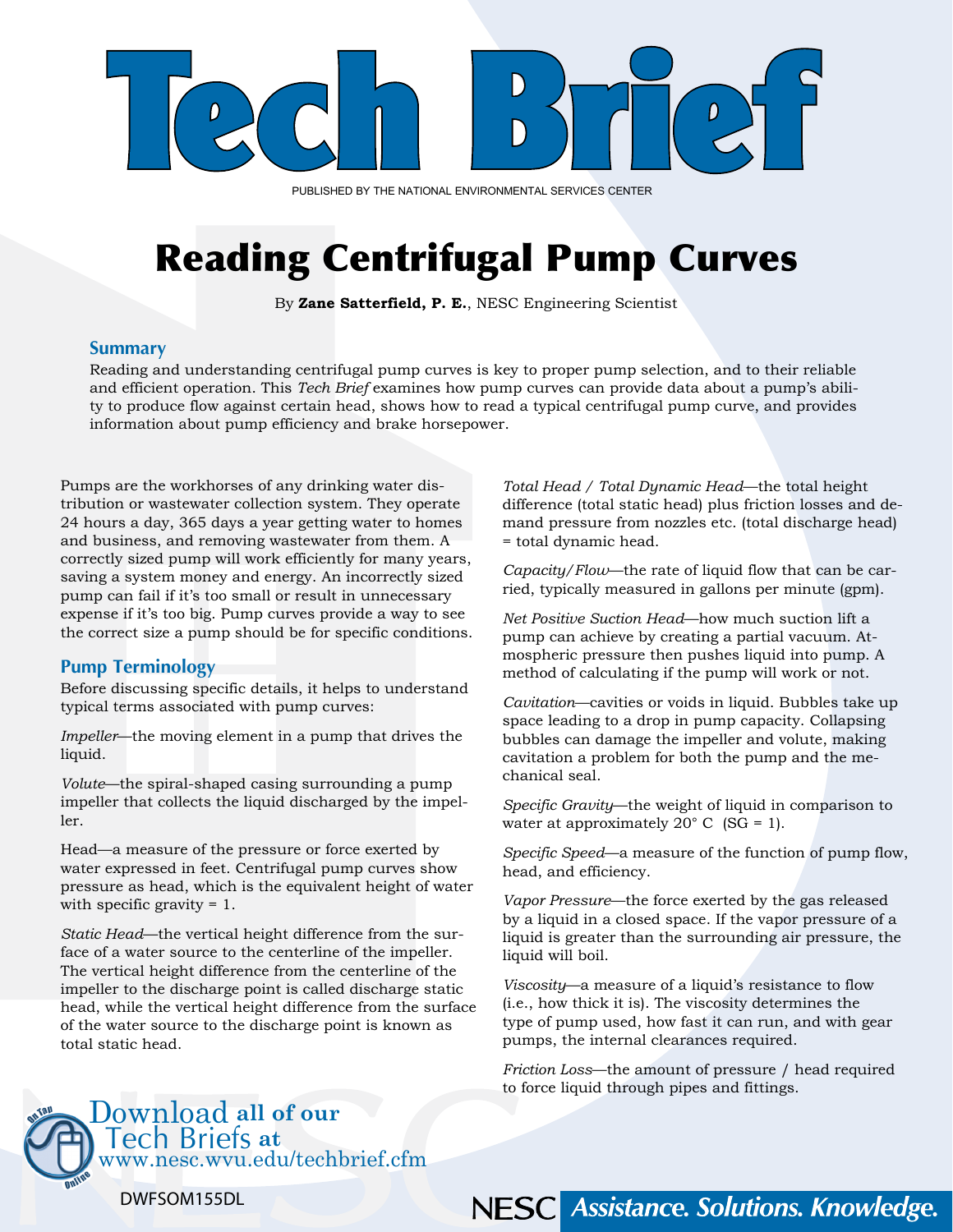*Pump Efficiency*—the ratio of energy delivered by the pump to the energy supplied to the pump shaft. Some pump curves will show you the percent of efficiency at the best efficiency point. The number varies with impeller design and numbers from 60 percent to 80 percent are normal.

*Best Efficiency Point*—the point of highest efficiency of the pump.

#### **Pump Performance Curve**

A centrifugal pump performance curve is a tool that shows how a pump will perform in terms of head and flow. Pumps can generate high volume flow rates when pumping against low-pressure head or low volume flow rates when pumping against high-pressure head. The possible combinations of total pressure and volume flow rate for a specific pump can be plotted to create a pump curve. The curve defines the range of possible operating conditions for the pump. Pump curves plot data on a graph with x and y axes. The x axis (vertical) shows total head while the y axis (horizontal) shows flow capacity, typically gpm.

For example, to pump against a total head of 120 feet and using an impeller trim of 8.5 inches, you could pump at a rate of about 42 gpm (gallons per minute) with a NPSH (net positive suction head)

required of three feet and at a efficiency of about 73.3 percent (see Figure 1). Using the above data, the brake horsepower (HP) would be three HP. To account for future expansion and pump at a higher rate, such as 55 gpm, the total head would stay the same. On the pump curve, the intersection of 120 feet of total head and 55 gpm shows the need for a new impeller trim of nine inches, a brake horsepower of about four HP, and a NPSH of 3.75 feet. The efficiency would be about 73.5 percent.

## **Head and Capacity Relationship**

Every pump will be capable of developing a specific pressure (PSI or BAR measurement translated into feet or meters head) at a specific flow (normally represented in gallons per minute or liters per minute). The pump will pump any liquid to a given height or head depending upon the diameter and speed of the impeller. The amount of pressure you get depends upon the weight (specific gravity) of the liquid. Head (feet) is a convenient term because when combined with capacity (gallons or pounds per minute) you come up with the conversion for horsepower (foot pounds per minute).

### **Efficiency**

Pump efficiency is the ratio of the liquid horsepower delivered by the pump and the brake horsepow-



#### **Figure 1: Typical Pump Performance Curve**

PAGE OF FIVE

 $\overline{5}$ 

FIVE

two<br>ሠ<br>ጅ

Source: City College of New York, Department of Civil Engineering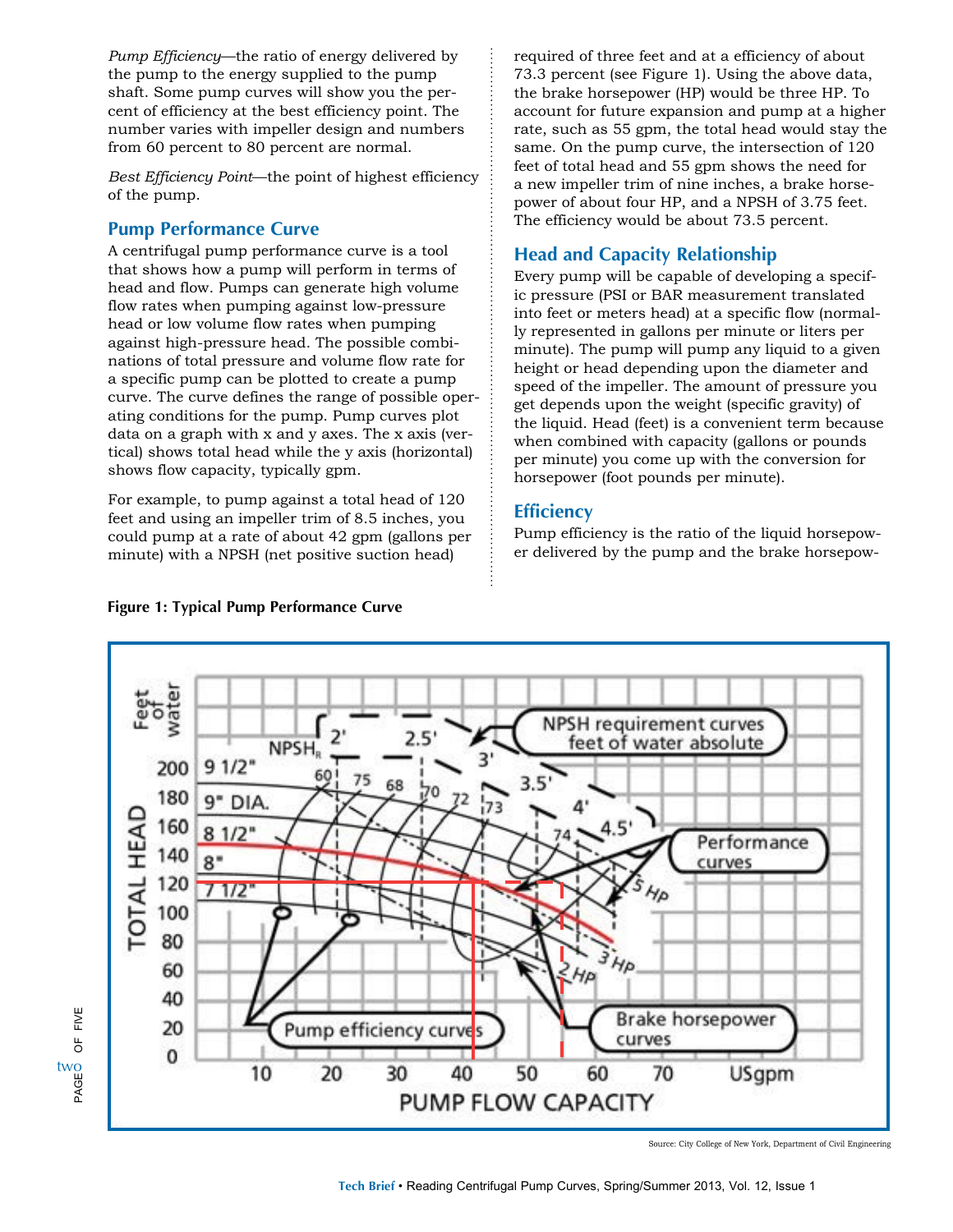er delivered to the pump shaft. When selecting a pump, a key concern is optimizing pumping efficiency. It is good practice to examine several performance charts at different speeds to see if one model satisfies the requirements more efficiently than another. Whenever possible the lowest pump speed should be selected, as this will save wear and tear on the rotating parts.

The pump performance curve also gives information on pump efficiency. The efficiency curves intersect with the head-capacity curve and are labeled with percentages. The pump's efficiency varies throughout its operating range. Each pump will have its own maximum efficiency point. The best efficiency point (BEP) is the point of highest efficiency of the pump. All points to the right or left of the BEP have a lower efficiency.

The impeller is subject to axial and radial forces, which get greater the further away the operating point is from the BEP. These forces manifest themselves as vibration depending on the speed and construction of the pump. The point where the forces and vibration levels are minimal is at the BEP. Pumps should be sized as close as possible to its best efficiency point or flow rate. This not only makes the pump more efficient but also improves

the reliability of the pump. Note that total efficiency is never realized because of mechanical and hydraulic losses incurred in the pump.

Ideally, a pump would run at its best efficiency point all the time, but we seldom hit ideal conditions. As you move away from the BEP the shaft will deflect and the pump will experience some vibration. You should check with the pump manufacture to see how far you can safely deviate from the BEP and still get satisfactory operation (a maximum of 10 percent either side is typical).

Pump efficiency is greatest when the largest possible impeller is installed in a pump casing. Pump efficiency decreases when smaller impellers are installed in a pump because of the increased amount of fluid that slips through the space between the tips of the impeller blades and the pump casing. Pump efficiency also decreases as the rotational speed of the pump is reduced. However, the magnitude of the decrease in pump efficiency depends on the individual pump.

Keep in mind that running the pump outside the recommended operating range could and most likely will damage the pump by shortening bearing and seal life or even damage the shaft. Also sustained excess velocity and turbulence will re-



**Figure 2: Desireable Pump Selecton Area**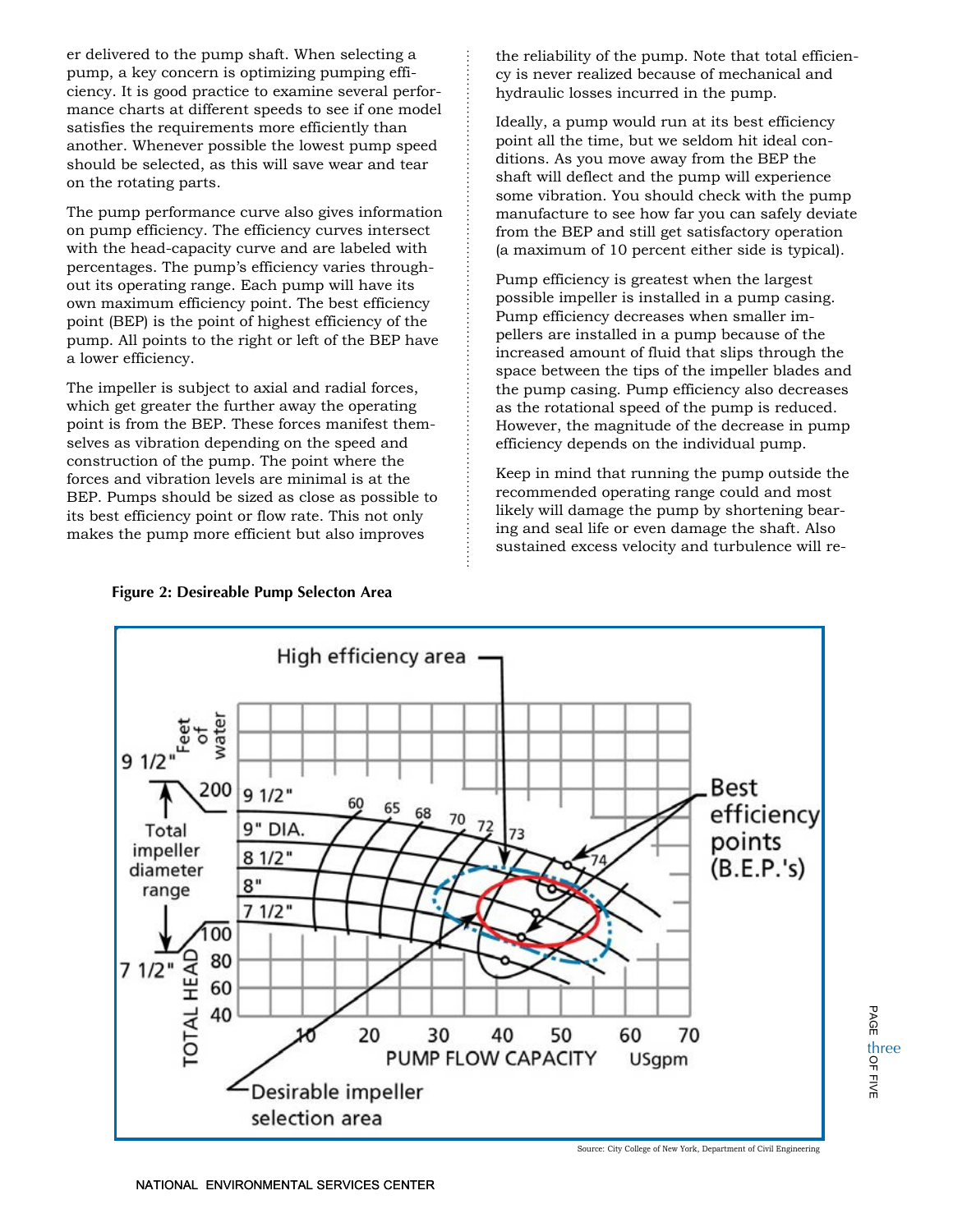sult in vortexes, which can create cavitation damage capable of destroying the pump casing, back plate, and impeller in a short period of operation.

As a guide, select a pump with an impeller size no greater than between 1/3 and 2/3 of the impeller range for that casing with an operating point in the high efficiency area (see Figure 2). It is also important not to go too far right or left from the B.E.P.. A guideline is to locate the operating point between 110 and 80 percent of the B.E.P. flow rate with an operating point in the desirable impeller selection area (see Figure 2).

#### **Brake Horsepower**

The pump performance curve will give information on the brake horsepower (BHP) required to operate a pump (horsepower required at the pump shaft) at a given point on the performance curve. The brake horsepower curves run across the bottom of the pump performance curve usually sloping upward from left to right. These lines correspond to the performance curves above them (the top performance curve corresponds to the top BHP line and so on). Like the head-capacity curve, there is a brake horsepower curve for each different impeller trim.

#### **Impeller Trims**

Impeller trims or impeller diameter is measured in either inches or millimeters.

Pump performance curves generally show performance for various impeller diameters or trims. Manufacturers will put several different trim curves on a pump performance curve to make pump specification easier, although this sometimes makes the pump performance curve more difficult to read. It is good practice to select a pump with an impeller that can be increased in size permitting a future increase in head and capacity.

#### **End of Curve Horsepower**

When sizing the motor to drive the pump it is necessary to consider whether the pump will ever be required to operate at a flow higher than the duty point or operating point. The motor will need to be sized accordingly. If the pump may flow out to the end of the curve (if someone opens the restriction valve all the way, for example) it is important that the motor does not become overloaded as a result. Therefore it is normal practice to size the motor not for the duty point/operating point, but for the end of the curve (EOC) horsepower requirements.

# FIVE PAGE OF FIVE  $\overline{6}$ four<br>By Separation<br>Contract District District District District District District District District District District District Di

#### **Affinity laws**

The affinity laws associated with the rotational speed or rpm of a centrifugal pump is that if the speed or impeller diameter of a pump change, we can calculate the resulting performance change using:

- 1. The flow changes proportionally to speed: double the speed / double the flow.
- 2. The pressure changes by the square of the difference: double the speed/multiply the pressure by four.
- 3. The power changes by the cube of the difference: double the speed/multiply the power by eight.

These laws apply to operating points at the same efficiency. Variations in impeller diameter greater than 10 percent are hard to predict due to the change in relationship between the impeller and the casing.

#### **Closing**

Pump curves are not only used to pick the correct pump for an application but can also be used to estimate flow rates for an already installed system. By knowing the model, discharge pressure, suction pressure, and impeller size, the flow rate can easily be determined from the curve. When selecting or specifying a pump, it is important not to add safety margins or base selection on inaccurate information.



#### **More Information**

In addition to the links provided in the references, the National Environmental Services Center had three additional Tech Briefs that may be of interest: